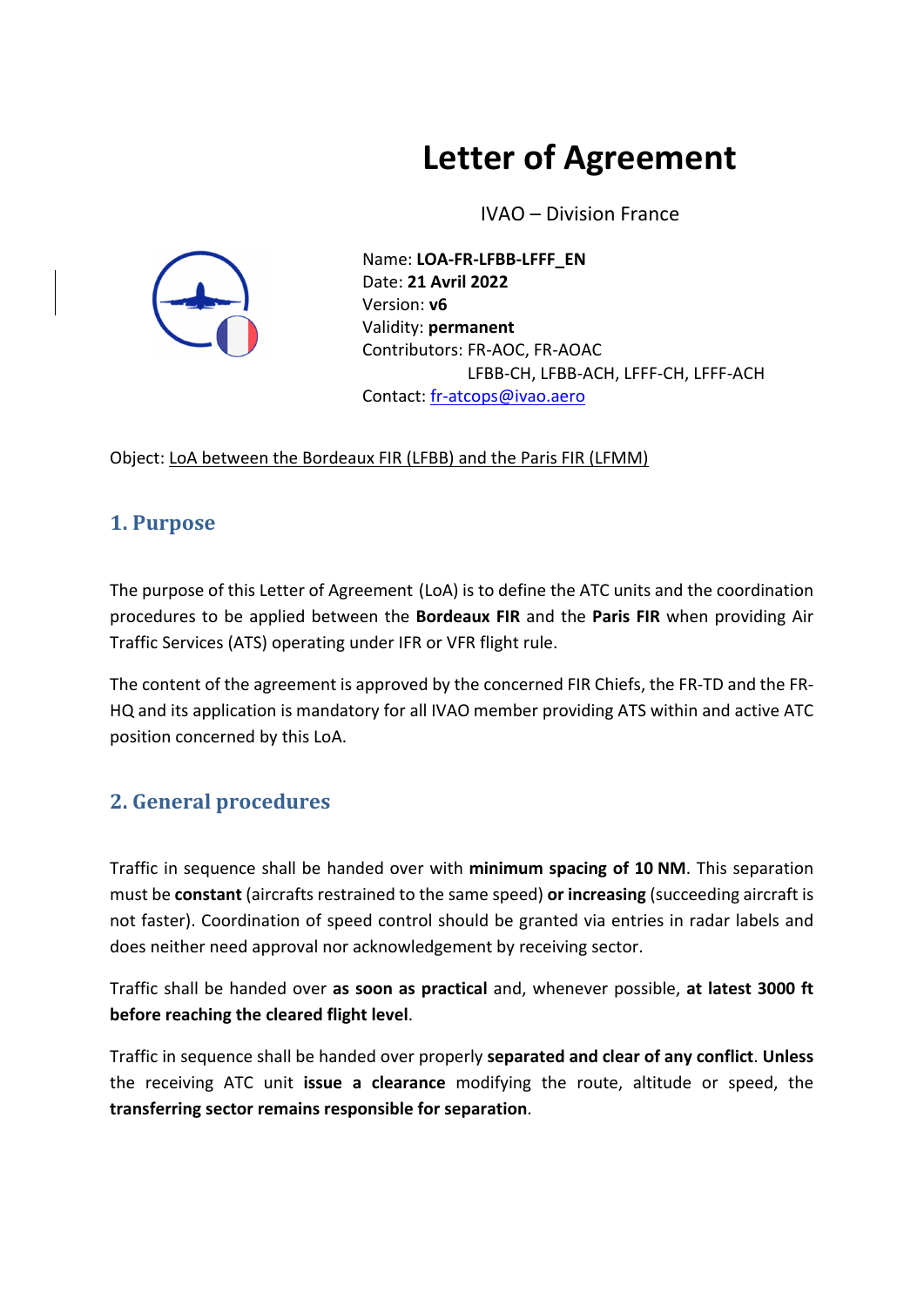#### **3. ATC units description**

The ATC unit in charge of FIR and UIR airspaces under the responsibility of Bordeaux ACC is *Bordeaux Control* and consists in only one primary sector (LFBB\_CTR). This ATC unit may be split into two subsectors (LFBB\_CTR and LFBB\_U\_CTR). The lateral and vertical boundaries of the airspace under the responsibility of the ACC are indicated in the figure and table below.

The ATC unit in charge of FIR and UIR airspaces under the responsibility of Paris ACC is *Paris* **Control** and consists in two primary sectors (LFFF CTR and LFFF F CTR). The lateral and vertical boundaries of the airspace under the responsibility of the CTR are indicated in the figure and table below.

One should note that an airspace delegation exists between the Paris FIR and the Brest FIR, which corresponds to the cyan blue border in the figure below and is defined within the LoA between the two FIR. Whenever Paris Control and Brest Control are active, this airspace sector is delegated to Brest Control from FL295 up to UNL. This delegation is also valid, within the same vertical boundaries, whenever Brest Control is active while Paris Control is not. Whenever Brest Control is inactive, this airspace sector is not anymore delegated and is controlled by Paris Control from SFC up to UNL.

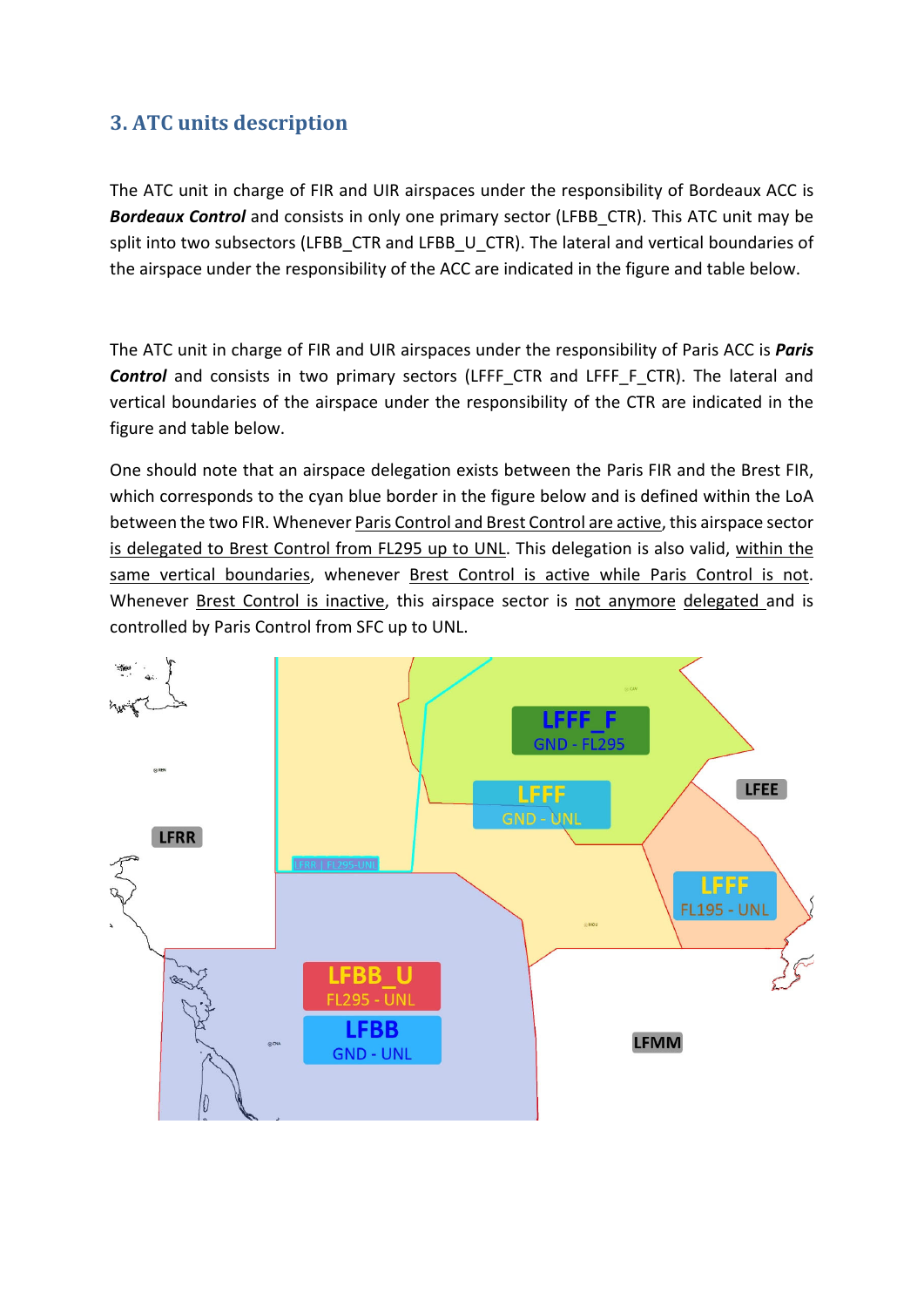The radio communication frequencies associated to the ACC positions are indicated below.

| <b>ATC Position</b>             | <b>Callsign</b> | <b>Frequency</b> | <b>Remarks</b>                             |  |  |  |  |  |
|---------------------------------|-----------------|------------------|--------------------------------------------|--|--|--|--|--|
| <b>Primary Sector</b>           |                 |                  |                                            |  |  |  |  |  |
| <b>Bordeaux Control</b>         | LFBB CTR        | 125.105          | <b>SFC-UNL</b>                             |  |  |  |  |  |
| <b>Secondary Sector</b>         |                 |                  |                                            |  |  |  |  |  |
| <b>Bordeaux Control (Upper)</b> | LFBB U CTR      | 127.675          | <b>FL295-UNL</b>                           |  |  |  |  |  |
| <b>Primary Sectors</b>          |                 |                  |                                            |  |  |  |  |  |
| <b>Paris Control</b>            | LFFF CTR        | 128.100          | <b>SFC-UNL</b><br>LFRR open: W (SFC-FL295) |  |  |  |  |  |
| <b>Paris Control (CCT)</b>      | LFFF F CTR      | 135.405          | SFC-FL295                                  |  |  |  |  |  |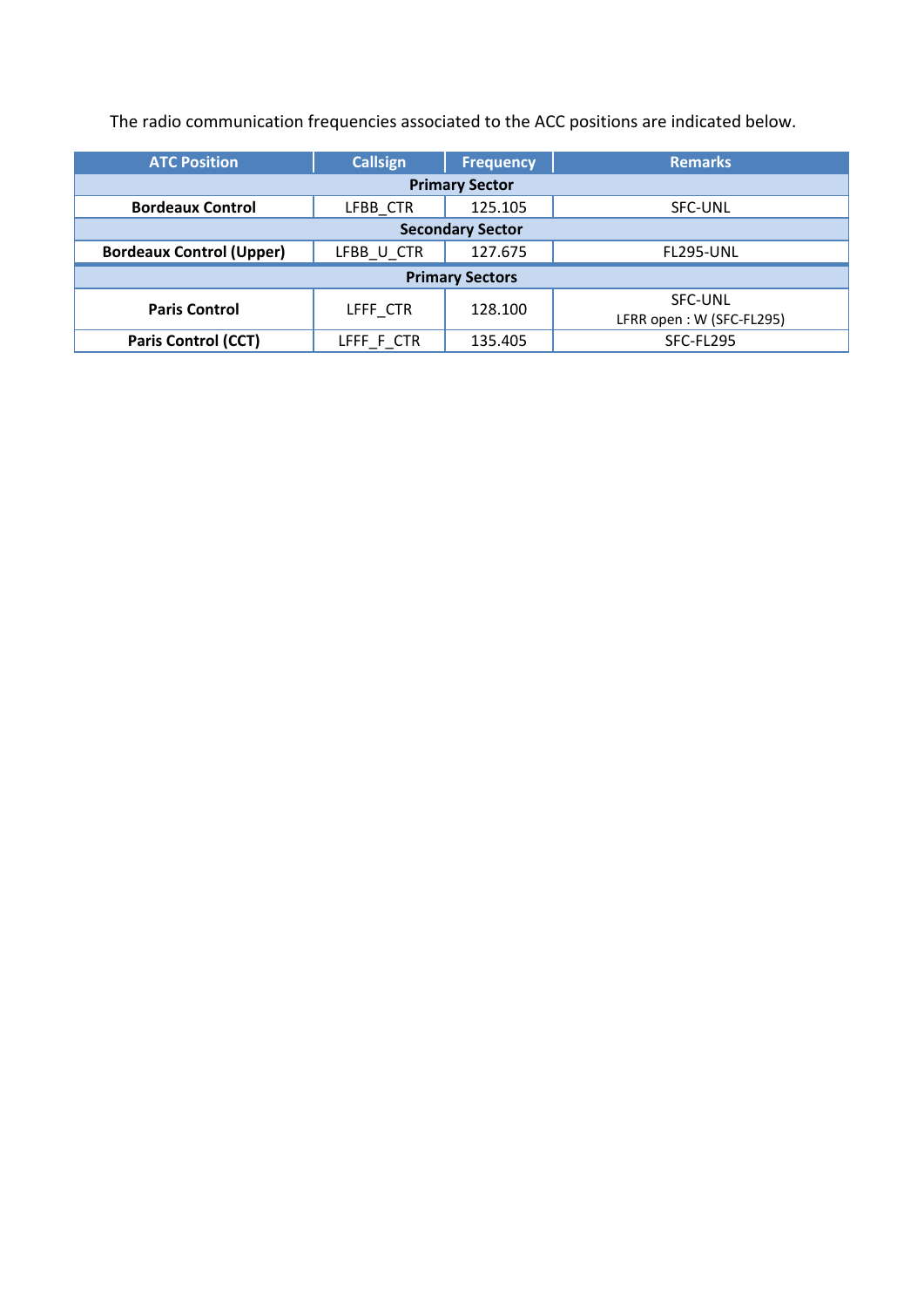#### **4. Coordination procedures**

Coordination procedures between the ATC under the responsibility of the Bordeaux FIR and those under the responsibility of the Paris FIR are defined as follows. They represent a general framework that does not replace the coordination between ATC. Any coordination procedure not mentioned in this LoA must be established on a case‐by‐case basis.

#### *4.1 En‐route coordination*

Coordination procedures between Bordeaux ACC and Paris ACC are defined as follows.

| <b>Route</b>                    | <b>Transfer point</b> | <b>Cleared DCT</b>              | <b>Restrictions</b>             |  |  |  |  |
|---------------------------------|-----------------------|---------------------------------|---------------------------------|--|--|--|--|
| LFBB_CTR $\rightarrow$ LFFF_CTR |                       |                                 |                                 |  |  |  |  |
| A34                             |                       | AMB                             |                                 |  |  |  |  |
| <b>B19</b>                      |                       |                                 |                                 |  |  |  |  |
| G21                             |                       | MOU                             |                                 |  |  |  |  |
| <b>J55</b>                      |                       | LUTIL                           |                                 |  |  |  |  |
| R <sub>10</sub>                 |                       | AMB                             |                                 |  |  |  |  |
|                                 | <b>FIR Boundary</b>   | ETPIL*                          |                                 |  |  |  |  |
|                                 |                       | <b>PEPAX</b>                    |                                 |  |  |  |  |
| <b>LFFRASW</b>                  |                       | <b>BOKNO</b>                    |                                 |  |  |  |  |
|                                 |                       | ELKUK*                          |                                 |  |  |  |  |
|                                 |                       | <b>BEVOL</b>                    |                                 |  |  |  |  |
|                                 |                       | <b>ENUPA</b>                    |                                 |  |  |  |  |
|                                 |                       | LFFF $CTR \rightarrow LFBB$ CTR |                                 |  |  |  |  |
| A34                             |                       | <b>OLINO</b>                    |                                 |  |  |  |  |
| <b>B19</b>                      |                       | POI                             |                                 |  |  |  |  |
| G21                             | FIR Boundary          | <b>RISUN</b>                    |                                 |  |  |  |  |
| G54                             |                       | <b>CTX</b>                      |                                 |  |  |  |  |
| <b>J55</b>                      |                       | POI                             |                                 |  |  |  |  |
| <b>R10</b>                      |                       | <b>OLINO</b>                    |                                 |  |  |  |  |
| <b>UN859</b>                    |                       | <b>SOPIL</b>                    |                                 |  |  |  |  |
| <b>UN858</b>                    |                       | <b>BOKNO</b>                    |                                 |  |  |  |  |
| <b>LFFRAC</b>                   | FIR Boundary          | <b>GUERE</b>                    | FPL via SIQLE-LAKOB-GUERE       |  |  |  |  |
|                                 |                       | <b>RISUN</b>                    | FPL via SIQLE-LAKOB-KUKOR-RISUN |  |  |  |  |
|                                 |                       | <b>RISUN</b>                    | FPL via ENUPA-KUKOR-RISUN       |  |  |  |  |
| <b>DCT</b>                      |                       | ETPIL*                          |                                 |  |  |  |  |
|                                 |                       | PEPAX*                          |                                 |  |  |  |  |
|                                 |                       | ELKUK*                          |                                 |  |  |  |  |
| <b>AGOPA</b>                    | Last FIX inside FIR   |                                 | Ex: ARKIP, ARNAV, ARMAL         |  |  |  |  |
| <b>DISAK</b>                    |                       |                                 | Ex: ARKIP, ARNAV, DEPOM, DIRMO  |  |  |  |  |
| <b>ERIXU</b>                    |                       | <b>ETAMO</b>                    |                                 |  |  |  |  |

\* "Fuel Saving" routes, scarcely plannable